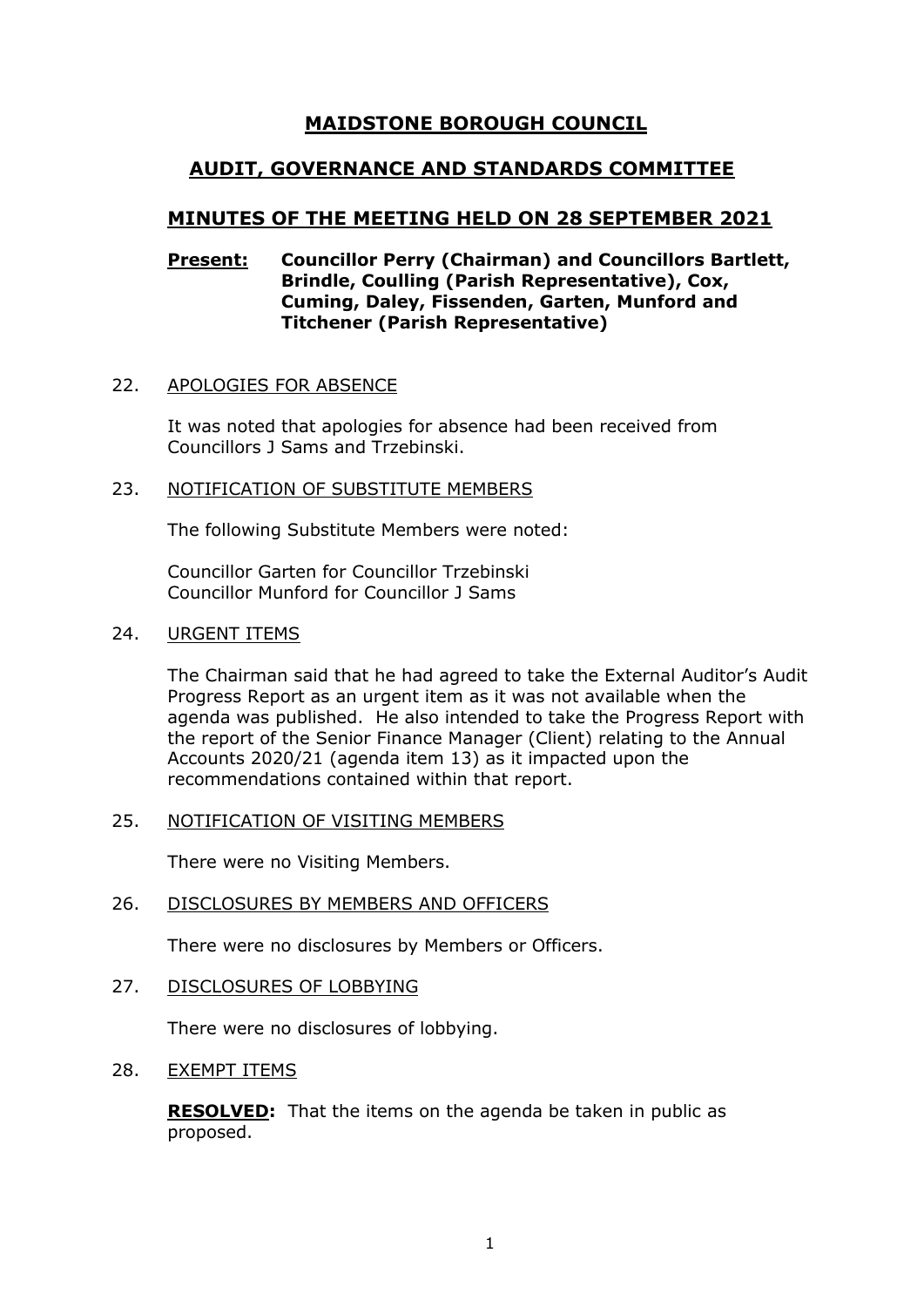## 29. MINUTES OF THE MEETING HELD ON 28 JULY 2021

**RESOLVED:** That the Minutes of the meeting held on 28 July 2021 be approved as a correct record and signed.

#### 30. QUESTION AND ANSWER SESSION FOR MEMBERS OF THE PUBLIC

There were no questions from members of the public.

#### 31. QUESTIONS FROM MEMBERS TO THE CHAIRMAN

There were no questions from Members to the Chairman.

#### 32. COMMITTEE WORK PROGRAMME 2021/22

The Committee considered its work programme for the remainder of the Municipal Year 2021/22.

The Chairman said that, if possible, he would like the update on the draft Model Member Code of Conduct to be submitted to the Committee at the earliest opportunity as there were issues that Members needed to consider.

#### 33. COMPLAINTS RECEIVED UNDER THE MEMBERS' CODE OF CONDUCT

The Senior Lawyer, Corporate Governance, introduced his report providing an update on complaints received under the Members' Code of Conduct during the period 1 March 2021 to 30 August 2021. The report also included an update on the draft Model Code of Conduct that was currently being considered by Kent County Council. It was noted that:

- Since the last report to the Committee on 15 March 2021, the Monitoring Officer had received six further complaints, one concerning a Borough Councillor and five concerning Parish Councillors.
- The complaint against the Borough Councillor and four of the complaints against Parish Councillors were rejected because they failed the preliminary tests. The remaining complaint against a Parish Councillor was currently under consideration by the Monitoring Officer.
- The Kent Secretaries (Monitoring Officers) had seen and commented on an initial draft version of a revised Kent Code of Conduct for Members. The final draft would be submitted to the KCC Standards Committee for approval in due course. If approved, it would be circulated to Kent Borough/District Councils for consideration of approval/adoption. Parish Councils would then each have the opportunity to consider whether they wished to adopt the Kent/Maidstone model or an amended version of their own or make no changes to their current Codes.

In response to questions, the Principal Solicitor, Contentious and Corporate Governance, advised the Committee that: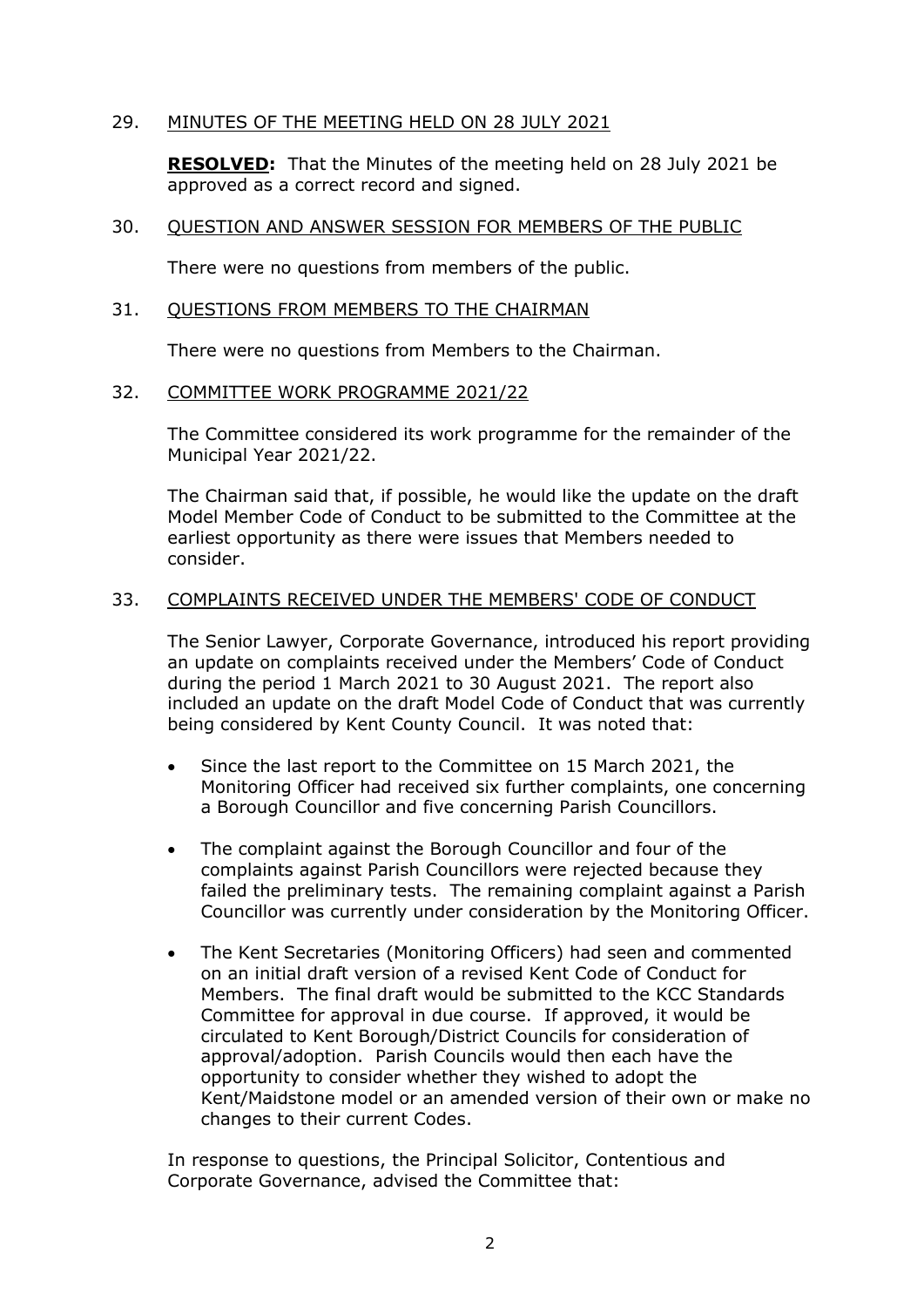• The preliminary tests against which Code of Conduct complaints are assessed were set out in Part 4.2 of the Council's Constitution. Complaints were assessed by the Monitoring Officer in consultation with the Independent Person against the legal jurisdiction criteria test and, if applicable, the local assessment criteria test. She would arrange for an extract of the Constitution setting out the legal jurisdiction and local assessment criteria to be circulated to all Members and Substitute Members of the Committee and the Parish Council representatives for information. In addition to this, all future reports would include a summary of the reasons that a Code of Conduct complaint had failed the preliminary tests, in such cases.

Members indicated that they would like to see the draft revised Kent Code at the earliest opportunity to enable them to comment in a constructive way.

The Principal Solicitor, Contentious and Corporate Governance, advised the Committee that in commenting on the draft revised Kent Code, the Kent Secretaries had referred to concerns expressed by Members when they first saw the LGA Model Code of Conduct. However, some things that Members were keen to promote, such as more robust sanctions, would require changes to legislation. There was due to be a consultation on what the Government was proposing to do in respect of the report of the Committee for Standards in Public Life, and Members would be able to respond when that was available.

The Chairman said that he would press the County Council for the early release of the latest draft of the revised Kent Code to enable Members to have some input.

**RESOLVED:** That the report be noted subject to the points raised in the discussion.

Note: At the conclusion of this item, there was a short adjournment due to connectivity issues.

#### 34. ANNUAL ACCOUNTS 2020/21/EXTERNAL AUDITOR'S AUDIT PROGRESS REPORT

The Committee considered agenda items 13 (Annual Accounts 2020/21) and 17 (External Auditor's Audit Progress Report) together. The recommendations in the report at agenda item 17 superseded those in the report at agenda item 13.

The Head of Finance advised the Committee that:

At the time of drafting the report for agenda item 13, it was understood that the audit would have progressed sufficiently to enable the findings to be presented at this meeting and for the accounts to be approved subject to minor amendments. Unfortunately, after the agenda was published, the Officers had been advised by Grant Thornton, the External Auditor, that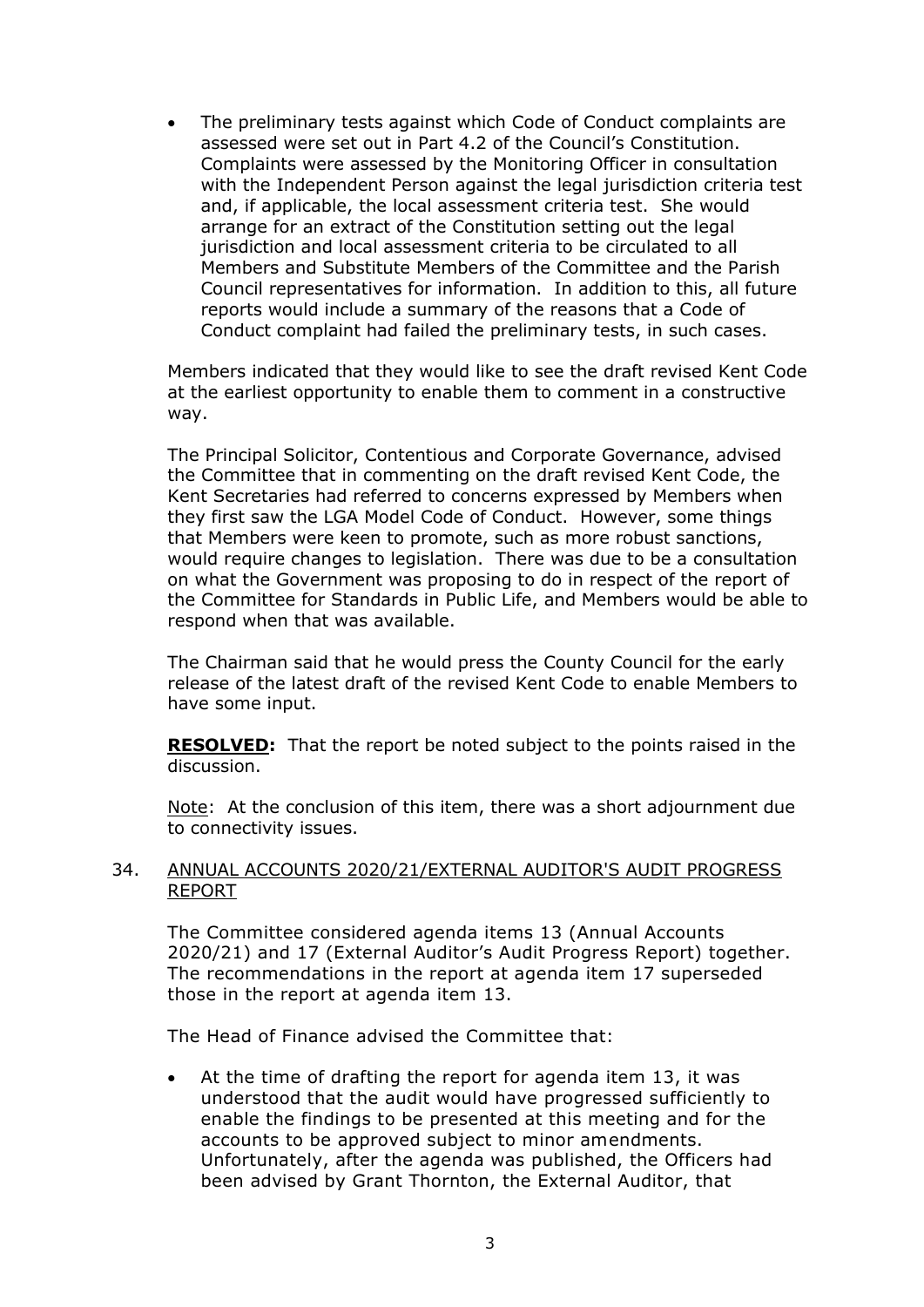although substantial progress had been made with the audit, it would no longer be possible to present an audit findings report to this meeting. This was due to capacity constraints within the local government audit sector, including slippage at other sites, which had resulted in delays to audit work at Maidstone. This year, work did not commence until late August 2021, which was considerably later than in previous years.

- It was therefore recommended that approval of the Statement of Accounts 2020/21 be deferred until the audit findings report was available. This meant that the Council would be unable to meet the statutory deadline of 30 September 2021 for finalising its 2020/21 financial statements. There were no significant practical implications such as fines or penalties, but any protracted delays could result in operational challenges for the Officers involved with the audit.
- Instead of the audit findings report, the External Auditor had provided an audit progress report and an update on emerging national issues and developments relevant to the local government sector. At this stage, it was understood that there were no significant audit findings to report.
- The updated version of the Statement of Accounts at agenda item 13 reflected a small number of minor updates to the draft which had been submitted to the last meeting of the Committee.

In response to questions/comments, the Head of Finance said that:

- In terms of the significant change in the Collection Fund Adjustment Account from a deficit of £26k as at 31 March 2020 to a deficit of £13.036m as at 31 March 2021, the Collection Fund was carrying a large deficit for 2021. The main reason for that was the way Collection Fund income was accounted for and the relief that was subsequently announced. The COVID-19 Business Rates Relief took a considerable amount of Business Rates away from the Collection Fund which only reflected the income collected from taxpayers. The Council did receive a significant amount of Section 31 grant that offset this and that would be paid back into the Collection Fund from the General Fund over the coming years.
- She had noted the typographical error in the first line of paragraph 3.2 of the report relating to the Statement of Accounts 2020/21.
- In terms of funding the deficit on the Pension Fund liability, there was a triennial valuation, which was a separate exercise to the accounting exercise, that worked out a primary rate of contribution which would be a percentage of the payroll and then a secondary rate which was for funding deficits. The assumption was that the deficit would be repaid over a period of 16 years. At present, this stood at just over £1m a year in addition to the Council's primary contributions as an employer. That figure would be updated every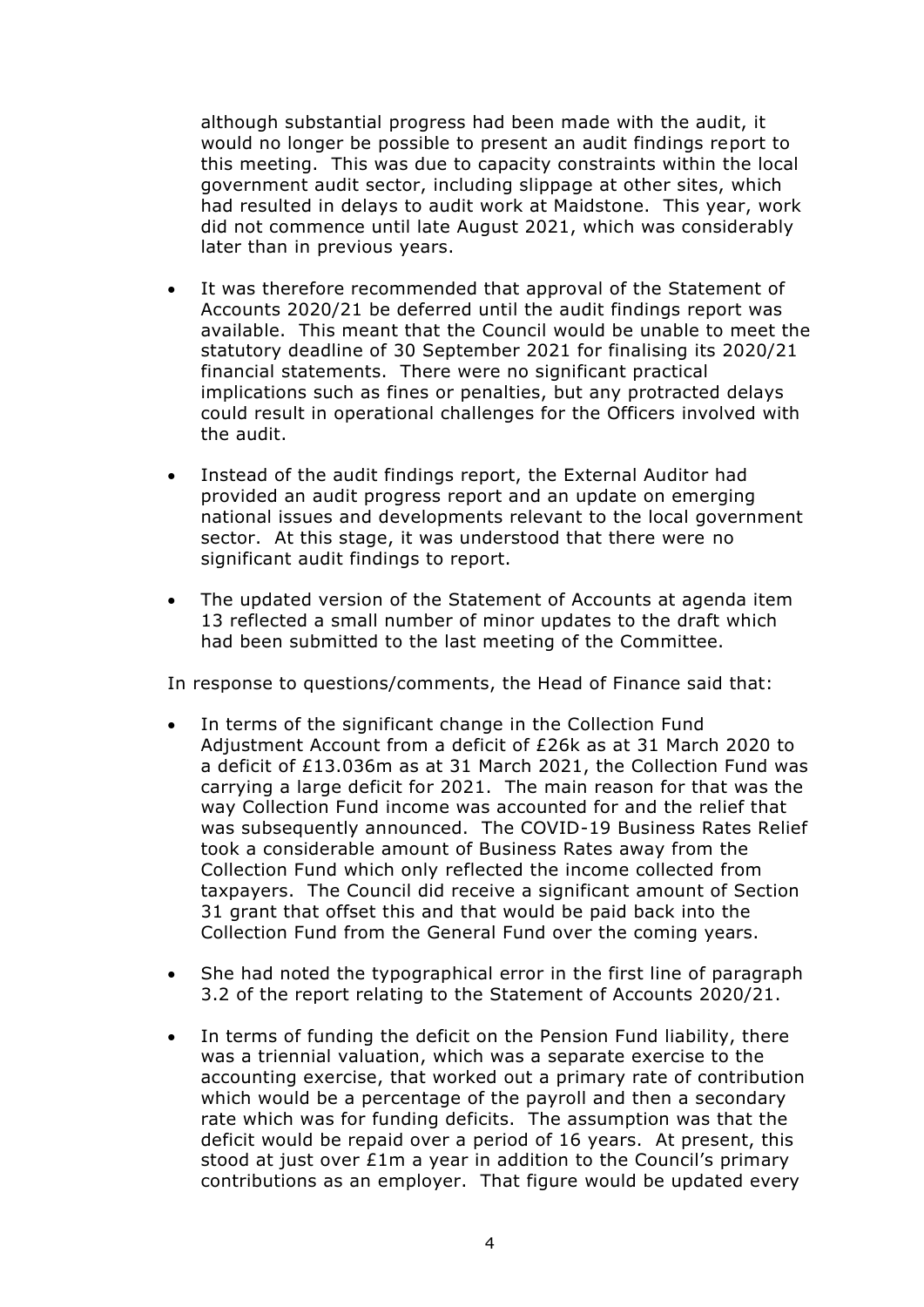three years, every time there was a revaluation. Assumptions had been made in the Medium Term Financial Strategy about budgeting for this and an increased level of contribution following the next triennial valuation in 2023/24 recognising that there would be a risk of that.

- In terms of the position going forward, allowance had been made for an increase in the Council's contributions of £150k per year over the three years from 2023/24. In percentage terms this was in line with the increase seen at the last triennial valuation.
- As requested, details of the assumptions used by the actuary in arriving at the Pensions Reserve figures would be included in the report to the Committee in November 2021.
- The Officers would review how information in the Narrative Report (Key Facts about Maidstone) was presented.
- Unusable Reserves generally arose from accounting adjustments or statutory arrangements and could not be spent. They were subject to audit and did not impact on the spending power of the Council.
- Based on a review against the Accounting Standards, it was considered that the Council had no leases (property or equipment) that needed to be classified as finance leases.

## **RESOLVED:**

- 1. That the approval of the Statement of Accounts 2020/21 be deferred to the next meeting of the Committee scheduled to be held on 15 November 2021.
- 2. That the External Auditor's progress report, attached as Appendix 1 to the report of the Head of Finance, be noted.

Note: Mr Trevor Greenlee of Grant Thornton, the External Auditor, was unable to join the meeting remotely due to connectivity issues. Mr Greenlee sent his apologies and undertook to speak to the Chairman later in the week.

#### 35. EXTERNAL AUDITOR'S AUDIT PROGRESS REPORT

See Minute 34 above.

#### 36. INTERNAL AUDIT CHARTER

The Head of Audit Partnership introduced his report which provided the biennial opportunity for the Committee to review and approve the Internal Audit Charter. The Head of Audit Partnership explained that the Charter was a key document setting out the roles and responsibilities of the Council's Internal Audit Service and its relationships with Officers and Members. As there had been no significant updates in the Public Sector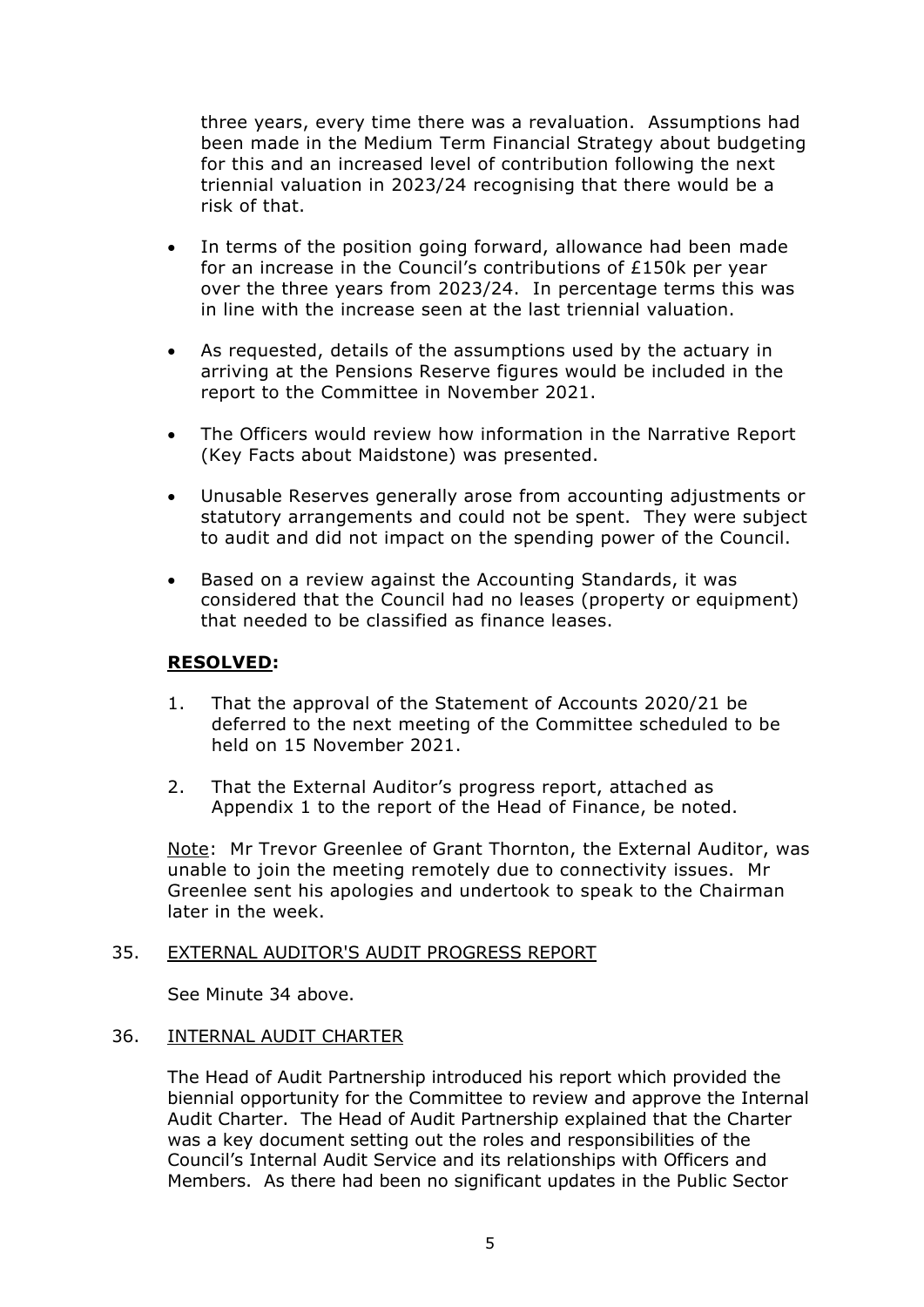Internal Audit Standards or requirements since the Charter was last reviewed in 2019, and mindful of the fully conforming External Quality Assessment from CIPFA in 2020, no material changes were proposed to the document.

The Chairman took the opportunity to endorse the work of the Internal Audit Service.

**RESOLVED:** That Internal Audit Charter, attached as Appendix 1 to the report of the Head of Audit Partnership, be approved.

#### 37. AUDIT, GOVERNANCE & STANDARDS COMMITTEE ANNUAL REPORT 2020/21

The Audit Manager presented the Committee's Annual Report 2020/21. It was noted that:

- The production and presentation of an Annual Report was required by the Committee's Terms of Reference. The purpose of the Report was to outline where the Committee had gained assurance during the year, particularly over areas of governance, risk management, Standards and internal control.
- The report concluded that based on the activity during the year, the Committee could demonstrate that it had appropriately and effectively fulfilled its duties during 2020/21. The Committee had continued to work in partnership with the Council's Internal Auditors, Finance Team, Senior Officers and appointed External Auditors to provide independent assurance on a wide range of risk, governance, internal control and conduct related issues.

The Committee agreed that subject to the correction of a minor typographical error on page 4 of the document (the reference to January 2020 in the heading of the table being amended to January 2021), the Audit, Governance and Standards Committee Annual Report for 2020/21 be approved for submission to the Council.

**RESOLVED:** That subject to the correction of a minor typographical error on page 4 of the document (the reference to January 2020 in the heading of the table being amended to January 2021), the Audit, Governance and Standards Committee Annual Report for 2020/21 be approved for submission to the Council.

#### 38. BUDGET STRATEGY - RISK ASSESSMENT UPDATE

The Director of Finance and Business Improvement introduced his report providing an update on the budget risks facing the Council. It was noted that:

• A potential area of concern was the shortfall, for the first quarter of 2021/22, in Business Rates collection against target (28% versus 31%). Business Rates Relief for businesses in the retail, hospitality